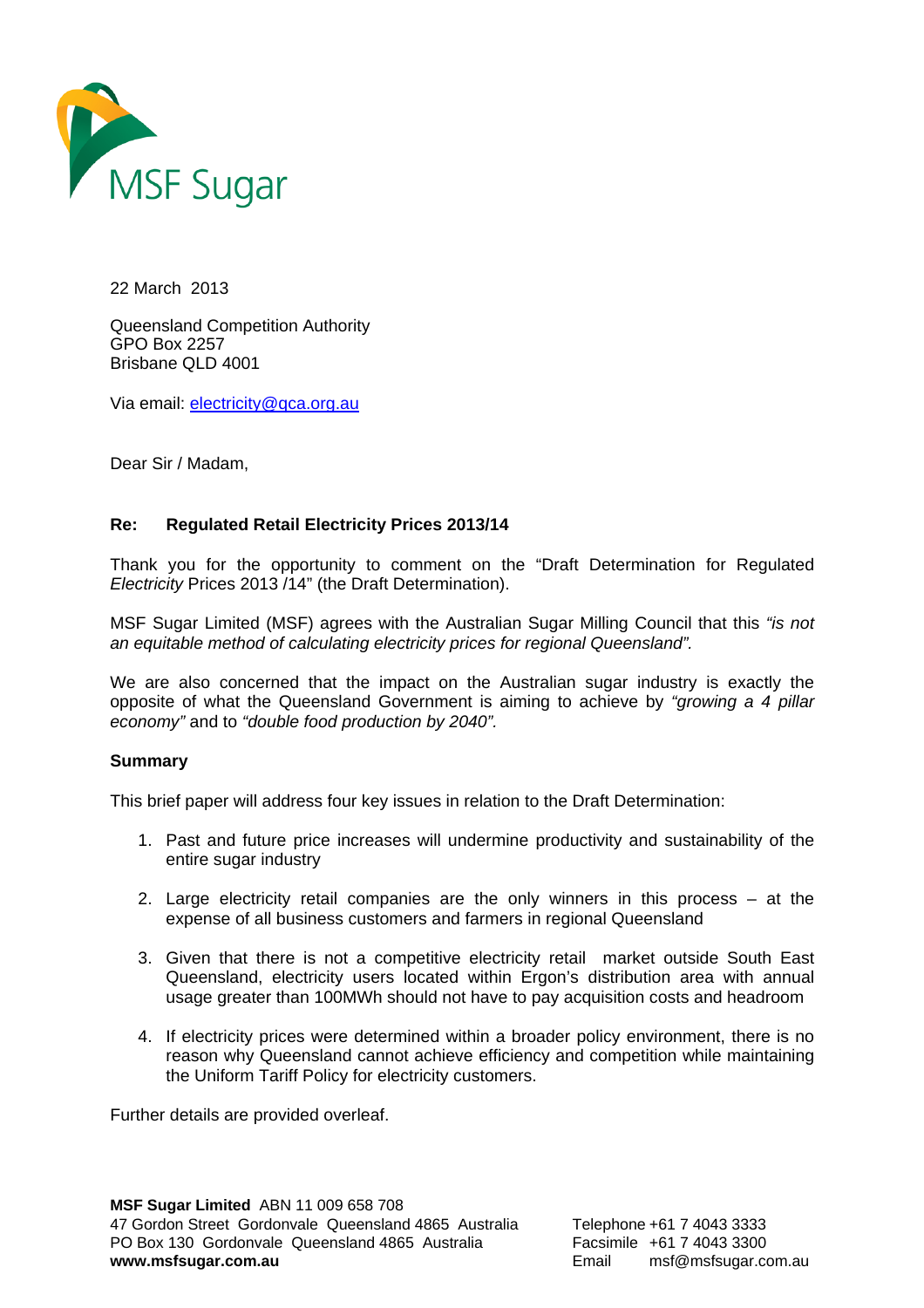## **Discussion of the Four Key Issues**

- 1. An unintended consequence of the Draft Determination (taking into account significant price increases in 2012 as well as every year for at least 7 years for certain tariffs) is to undermine productivity and sustainability of the sugar industry:
- +

l

- Revenues earned by sugar cane growers and millers are largely determined in the export markets for raw sugar, and therefore, it is essential for the industry to remain globally cost competitive. At the present time all sugar cane farmers are negatively impacted by the strong Australian dollar as well as higher costs on insurance, fertilizer, contract labour and fuel
- A significant cost component of irrigation is electricity used to drive the pumps. We have received clear indications from growers and MSF owned farms that irrigation will be discontinued when it becomes cost prohibitive and uneconomic. This will have the immediate impact of reducing sugar cane yield and productivity
- The combination of reduced tonnages, higher costs and lower revenues present serious concerns to farmers that are struggling to recover from weather related events in the previous 3 years (including recent floods that will further impact the 2013 crop)
- A further impact of lower yields and productivity is that farmers will reduce replanting in the current cane growing areas. We are also concerned that higher costs will make it uneconomical to reclaim previous cane land, and prevent further investments in modern irrigation equipment. Hence, when the output continues to decline, the sustainability of the entire industry will remain under threat
- These outcomes are clearly contradicting the stated policy objectives of the Queensland Government to grow the 4 pillar economy of agriculture, construction, resources and tourism, and it appears that the ambition to double food production by 2040 will never be realised.
- 2. The approach to setting prices appears to create clear winners and losers, which is contrary to the objective of regulation:
	- We note that the electricity retailers are the clear winners. They continue to receive the benefits of quaranteed returns, conservatively calculated costs and margins (refer item 3 below), and support for a market design that is likely to generate monopoly returns<sup>1</sup>
	- All business customers outside South East Queensland are clear losers, as they will pay significantly higher network charges (i.e. the cost of infrastructure) than their counterparts in South East Queensland. They will also pay higher energy

 $1$  There are obvious similarities between the approaches to price regulation in all states across Australia. We understand that the three incumbent electricity retailers in Victoria (which is held up to be the most successful state to deregulate energy markets) have enjoyed 30‐40% margins in the residential market over a very long period of time. This is a clear indication that competition does not work in the residential segment.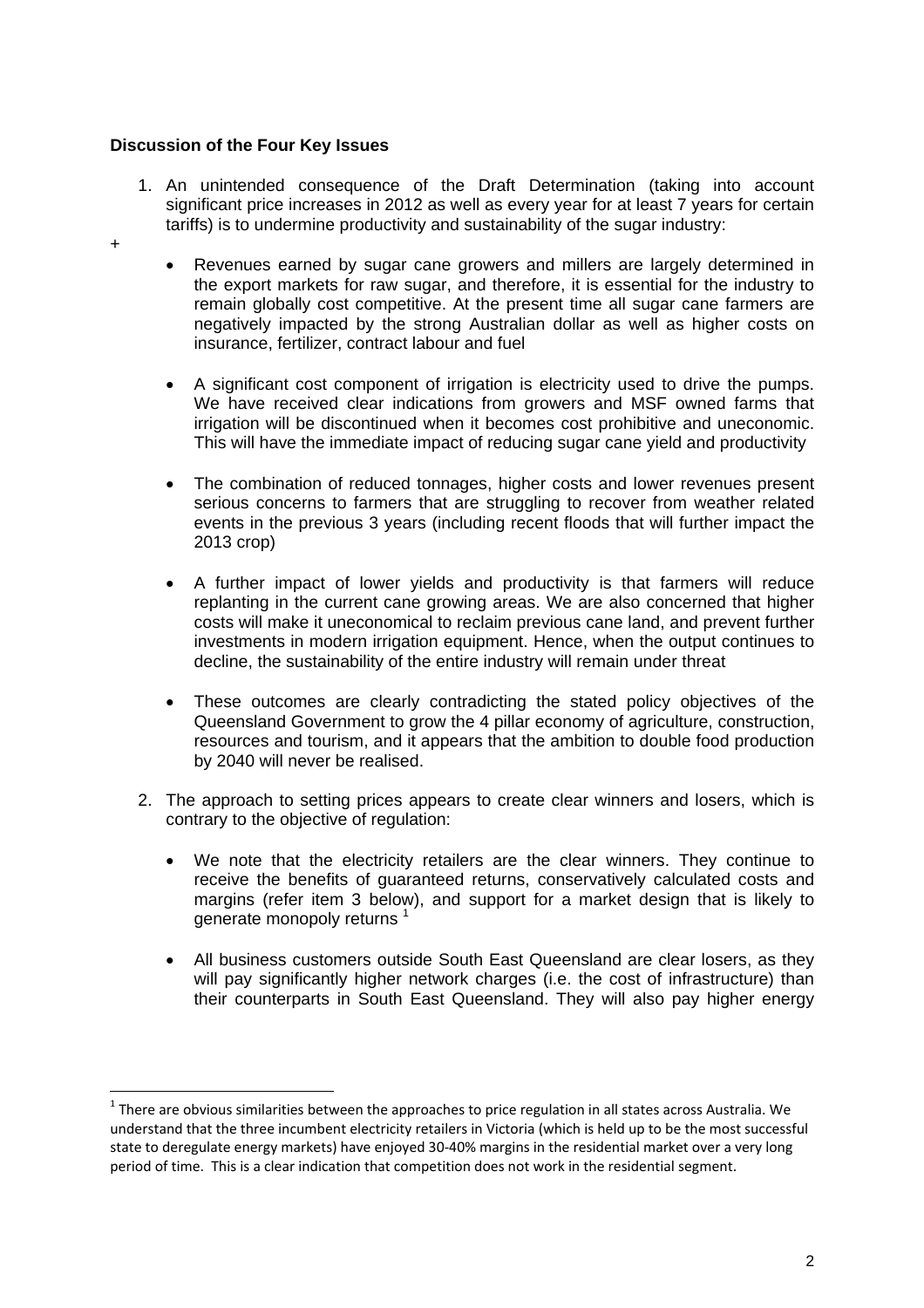costs than what is available in a competitive market, as well as an inequitable share of the cost of solar panels for residential customers  $<sup>2</sup>$ </sup>

- 3. QCA has not demonstrated that the long term benefit of competition outweighs the cost to consumers of paying more for electricity in the near term. Hence, the cost elements for customer acquisition & retention (CARC) and the 5% headroom should be removed or refunded to customers in Ergon's distribution area with annual usage greater than 100 MWh:
	- MSF is not aware of any regulator in any jurisdiction that has allowed for the inclusion of CARC and headroom in a market in which there is no competition  $3$
	- Conversely, the Independent Competition and Regulatory Commission (ICRC) concluded that it would not be in the interest of customers in the ACT to pay a higher price for electricity. The Commission discussed competition issues in detail when regulated prices for small electricity customers were determined for 2010-12 and 2012-14 $4$
	- For the avoidance of doubt, prices for customers within Ergon's distribution area with annual usage greater than 100MWh are based Ergon's network tariffs, so the argument to remove cost elements for CARC and headroom is straightforward <sup>5</sup>
- 4. It is unfortunate that electricity prices are determined in isolation from the broader policy environment, because it prevents QCA from setting prices that are consistent with the key objectives of (i) promoting efficiency and competition, and (ii) maintaining the Uniform Tariff Policy for electricity customers:

Both of these objectives can be achieved by making fairly simple changes to network tariffs and marketing arrangements:

- Network tariffs: As the owner of both Ergon and Energex it is feasible for the Queensland Government to establish a mechanism to equalise network tariffs across the state.
- Marketing arrangements: Retailers should be required to unbundle energy costs and network costs when marketing contestable electricity contracts to residential and small business customers. This will improve transparency and reduce the risk

l

 $2$  The latter point illustrates that tariffs are not cost reflective when networks are permitted to spread costs across customer classes. Furthermore, as noted in our submission to the QCA dated 7 January 2013, the current arrangements may create incentives to increase network tariffs to business customers relative to residential customers in order to reduce the burden of CSO payments for the Government.<br><sup>3</sup> 95% of residential and business customers in Ergon's distribution area remain on regulated electricity tariffs,

and the situation will be no different in 2015. The reason is that there is virtually no competition in this significant segment of the market.<br><sup>4</sup> ICRC Final Report "Retail Prices for non‐Contestable Electricity Customers 2010‐12" Section 8 (page 49‐55).

This approach was recently confirmed in the ICRC Final Report "Retail Prices for Franchise Electricity Customers 2012-14" Section 2.1 (page 4-6).<br><sup>5</sup> The assessment for small customers is more complex. However, with a clear reference to the current status

in Victoria, there is little evidence to suggest that full competition in the South East Queensland residential market will lead to lower prices unless changes are made to both market design and to the marketing of electricity. Regulators should also consider how the introduction of smart meters may further reduce transparency and competition in the market.